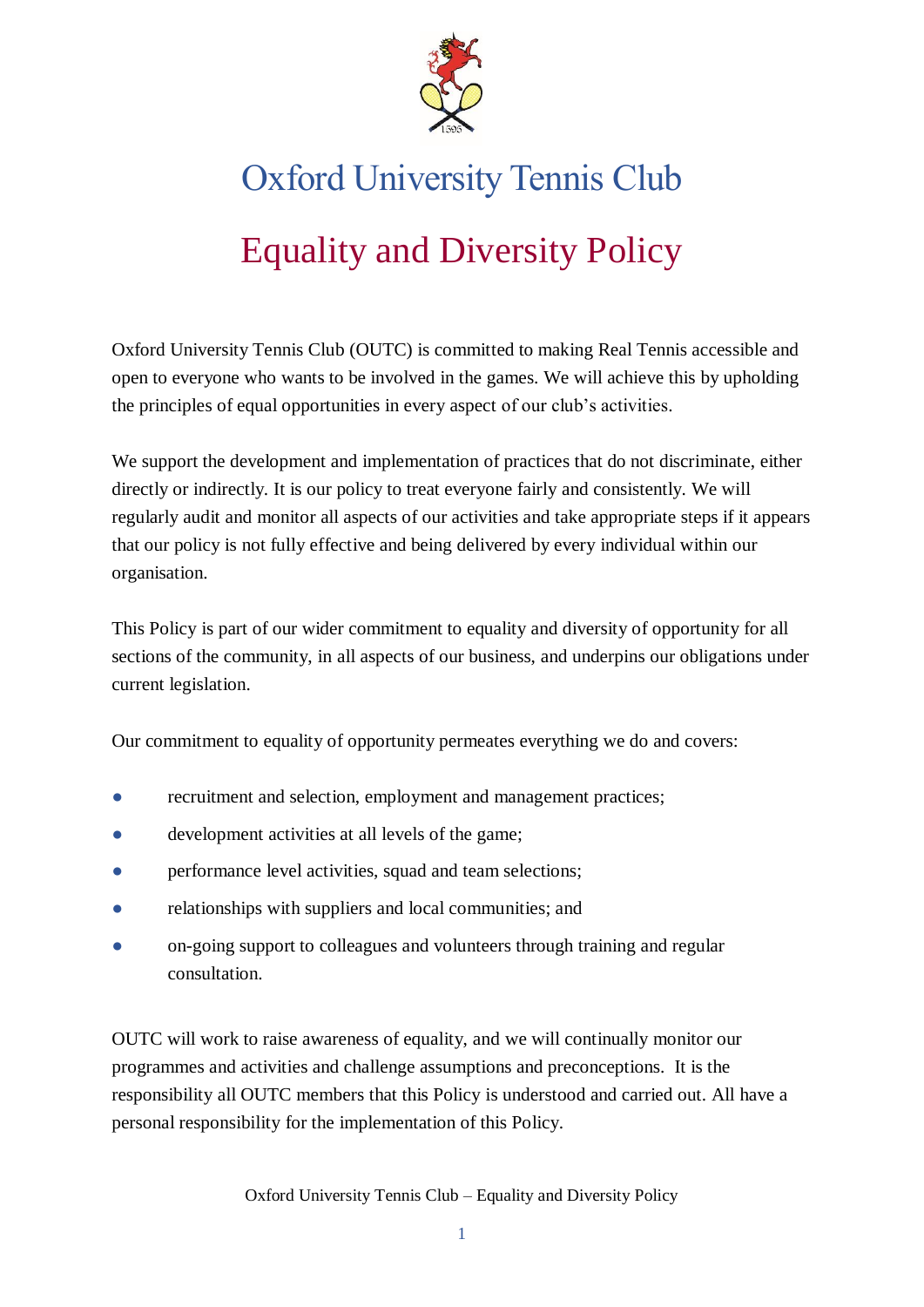## **Equality and Diversity Policy Statement**

OUTC recognises the importance of, and is committed to, equality and diversity, equal opportunities and fair treatment to all. OUTC aims to ensure that all people (irrespective of their age, gender, disability, ability, race, religion, ethnic origin, creed, colour, nationality, social status or sexual orientation) have a genuine and equal opportunity to participate at the club, at all levels and in all roles, whether as a beginner, participant or performer, coach, official, referee, manager, administrator, spectator or as a volunteer.

It is the aim of OUTC in its relationships with its members, associates, employees, job applicants and in the provision of its services, not to place any individual at a disadvantage by imposing any conditions or requirements which cannot be justified. Failure of an individual or organisation to comply with this policy may result in disciplinary action being taken. Direct discrimination is defined as treating a person less favourably than others are, or would be, treated in the same or similar circumstances. Indirect discrimination occurs when a requirement or condition is applied which, whether intentional or not, adversely affects a considerably larger proportion of people of one social group than another and cannot be justified. We will take positive action to promote participation of under-represented groups at our club.

### **Objectives**

The OUTC Equality and Diversity Policy has the following objectives:

- to adopt a planned approach to eliminating barriers which discriminate against targeted groups;
- to ensure that no-one working or wishing to work for or on behalf of the OUTC receives less favourable treatment on the grounds outlined in the Policy;
- to give clear guidance to individuals working within the OUTC, either employed or as volunteers, on the commitment to equality and diversity;
- to ensure that all those who participate at the club, at all levels and in all roles, receive fair and equitable treatment and deliver these principles on behalf of the OUTC;
- to ensure that the format and content of all competitions, regulations and assessments provide equality for all; and
- to ensure that all materials prepared, produced and distributed by or on behalf of OUTC promote a clear and positive image of the profile of all those who are a part of our games.